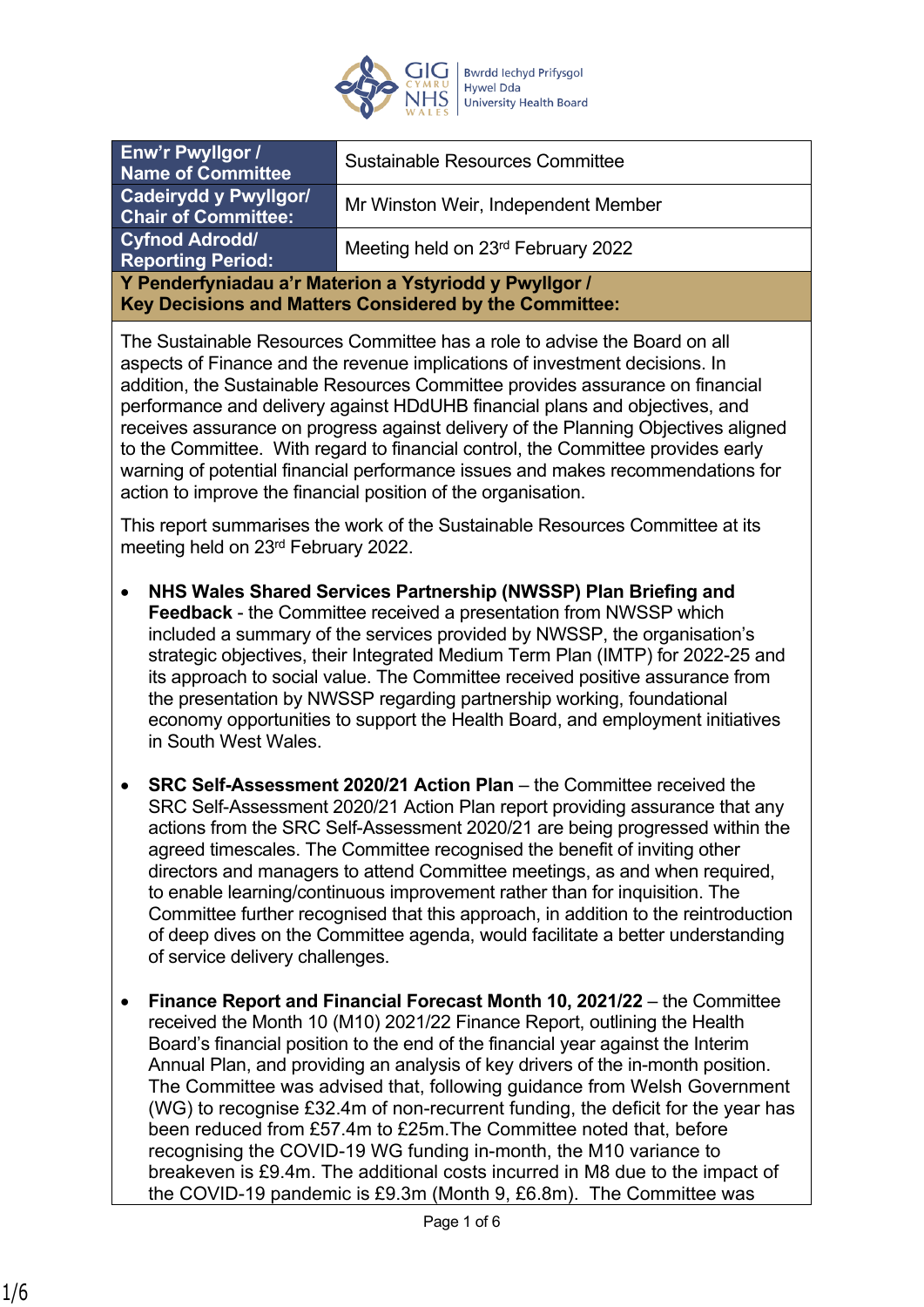informed that the primary reason for the increase in COVID-19 expenditure from Month 9 is due to acceleration in the delivery of the Health Board's Elective Recovery Plans (£1.0m) and the purchase of infusion pumps as part of the Elective Recovery Plan strategic investments (£1.4m). Therefore, the M10 Health Board financial position is an overspend of £0.1m against a deficit plan of £2.1m, after utilising £9.3m of WG funding for COVID-19, having offset cost reductions recognised due to reduced operational activity levels. The Committee received assurance that there is no change to the Health Board's deficit position and there are no areas of significant concern. In relation to the savings target of £16m and the identification of recurrent savings going into 2022/23, the Committee was advised that the Health Board will be carrying forward a challenge of £11m into 2022/23, with delivery of £4.3m recurrent savings for 2021/22. The importance of service transformation in order to address the current financial issues was reiterated, and the Committee looked forward to a discussion on these initiatives at future meetings.

- **Finance Corporate Risks** the Committee received the Finance Corporate Risks report and noted the addition of Risk 1335 *Risk of being unable to access patient records, at the correct time and place in order to make the right clinical decisions* as a new risk. The Committee received assurance that mitigating actions have been implemented, including acceleration of the digitisation of the document management system and the outsourcing of scanning of inactive records. The Committee noted that the classification of Risk 1296 *Risk that the Health Board will not deliver a financial out-turn position in line with our original plan of £25m deficit,* has changed from Red to Green since the publication of the Finance Corporate Risk report due to the fact that the delivery of Planned Care has now accelerated and therefore the risk has been mitigated. The Committee was advised that in relation to Risk 1307 *Risk to achieving the Capital Resource Limit 2021/22*, which is largely attributable to the demountables in Prince Philip Hospital (PPH), whilst this scheme is currently on track, there is still a risk associated with adhering to the tight delivery timeframes involved.
- **Finance Operational Risks** the Committee received the Finance Operational Risks report, providing detail on the 10 risks scored against the Finance impact domain. The Committee received assurance that, where a review of the risk is overdue, these have been shared with colleagues to review in advance of the next Committee meeting. In relation to Risk 979 *Failure to remain within allocated budget over the medium term - Glangwili General Hospital (GGH),* the narrative of which implying that GGH is the only site indicating staffing pressures, it was recognised that all sites and services are experiencing staffing issues and that a review of all operational risks is underway to identify commonalities across the organisation to enable a consistent approach to the escalation of risks.
- **Extension of Lightfoot Solutions**  the Committee received the Extension of Lightfoot Solutions report, confirming the extension of the contract with Lightfoot for recovery planning and waiting list backlog reduction to 31<sup>st</sup> July 2022, after which the Health Board is committed to bringing the analytical capability in-house through the development of an alternative approach to this provision. The Committee noted that the Health Board's Digital team anticipates a beta demonstrable version will be available by the end of March 2022, prior to a formal launch in June 2022. The Committee received assurance that learning will be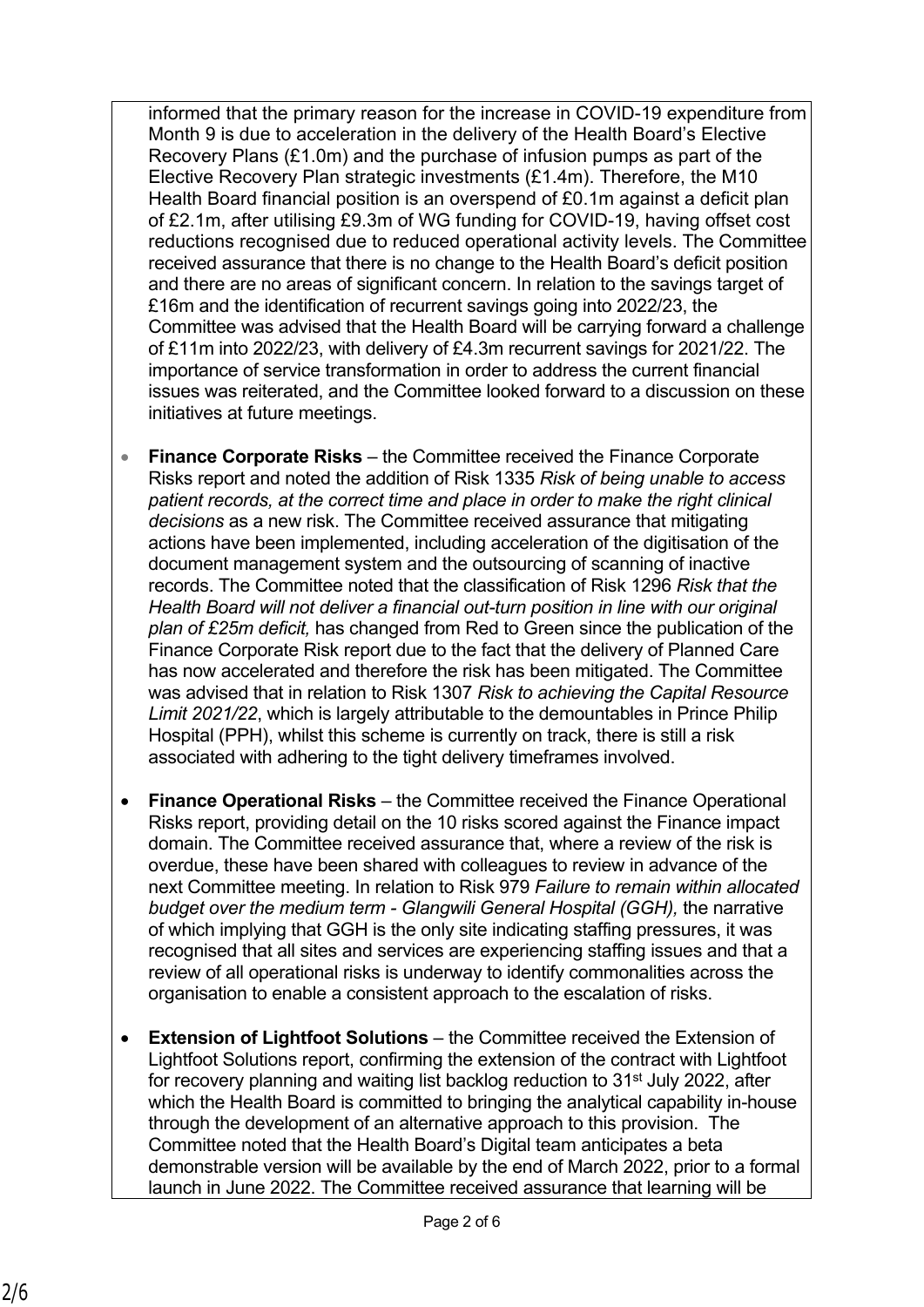taken from the work with Lightfoot and that the benefits of the arrangement will be replicated by the in-house platform. The Committee supported the proposed exit strategy with the development of an in-house advanced analytical platform.

- **Report to Board on 27th January 2022: Use of Consultancies to Support the Health Board Approvals –** the Committee received the Use of Consultancies to Support the Health Board Approvals report as presented to the Board at its meeting on  $27<sup>th</sup>$  January 2022, and supported the proposals outlined in the report.
- **Financial Plan Development Update** the Committee received the Financial Plan Development Update report and presentation, outlining progress on the Health Board's IMTP that is currently under construction, covering the three-year period 2022/25. The Committee was advised of the submission of an Accountable Officer letter to WG on 28th February 2022 setting out the Health Board's challenge in delivering an IMTP. The Committee received assurance that the Health Board will submit an IMTP in due course, albeit not by 31<sup>st</sup> March 2022, and received assurance that discussions with WG had been helpful in determining the agreement of a Three Year Plan by 31<sup>st</sup> March 2022 with WG recognising the Health Board's desire to submit a deliverable IMTP in due course.
- **Decarbonisation**  the Committee received the Decarbonisation presentation, outlining the Health Board's implementation of its decarbonisation agenda. The Committee was informed of the publication of the NHS Wales Decarbonisation Strategy in 2021, which provides an NHS Wales perspective working in conjunction with the Carbon Trust, to reach a target NHS reduction of 34% by 2030. The Committee was informed of work underway with the Carbon Trust to calculate the Health Board's carbon footprint. Assessment has identified that 100,000 tonnes of CO2 is produced by the Health Board, mainly through the procurement of goods and services rather than through direct carbon emissions from property and travel. The Committee was also informed of work underway to develop a Carbon Literacy Programme and the intention to submit a strategic plan to the Board in Q1 2022/23 to address the carbon challenges with links to sustainability and green initiatives. The Committee was informed that, although Wales has not yet assessed the financial implications of its strategy, significant investment will be required in capital for buildings. Assurance was provided that, whilst the overall capital allocation for NHS Wales has markedly reduced for 2022/23, it is anticipated that more resources are to be directed towards the environmental and sustainability challenges. Additionally, the Health Board has linked in with its 3 local authorities and other public sector organisations to identify opportunities to develop a collective solution in addition to accessing further funds. The Committee noted that two thirds of the Health Board's carbon footprint is attributed to procurement and recognised the importance of staff awareness and engagement once the strategy is developed. The development of a set of reporting metrics was also welcomed to enable the Committee to receive assurance on the progress of the strategy.
- **Integrated Performance Assurance Report (IPAR) the Committee received** the Integrated Performance Assurance Report (IPAR), detailing all measures relating to the *Safe, Sustainable, Accessible and Kind Care* strategic objective. For the SRC, these include measures relating to Finance, Individual Patient Funding Requests and Continuing Health Care. The Committee noted the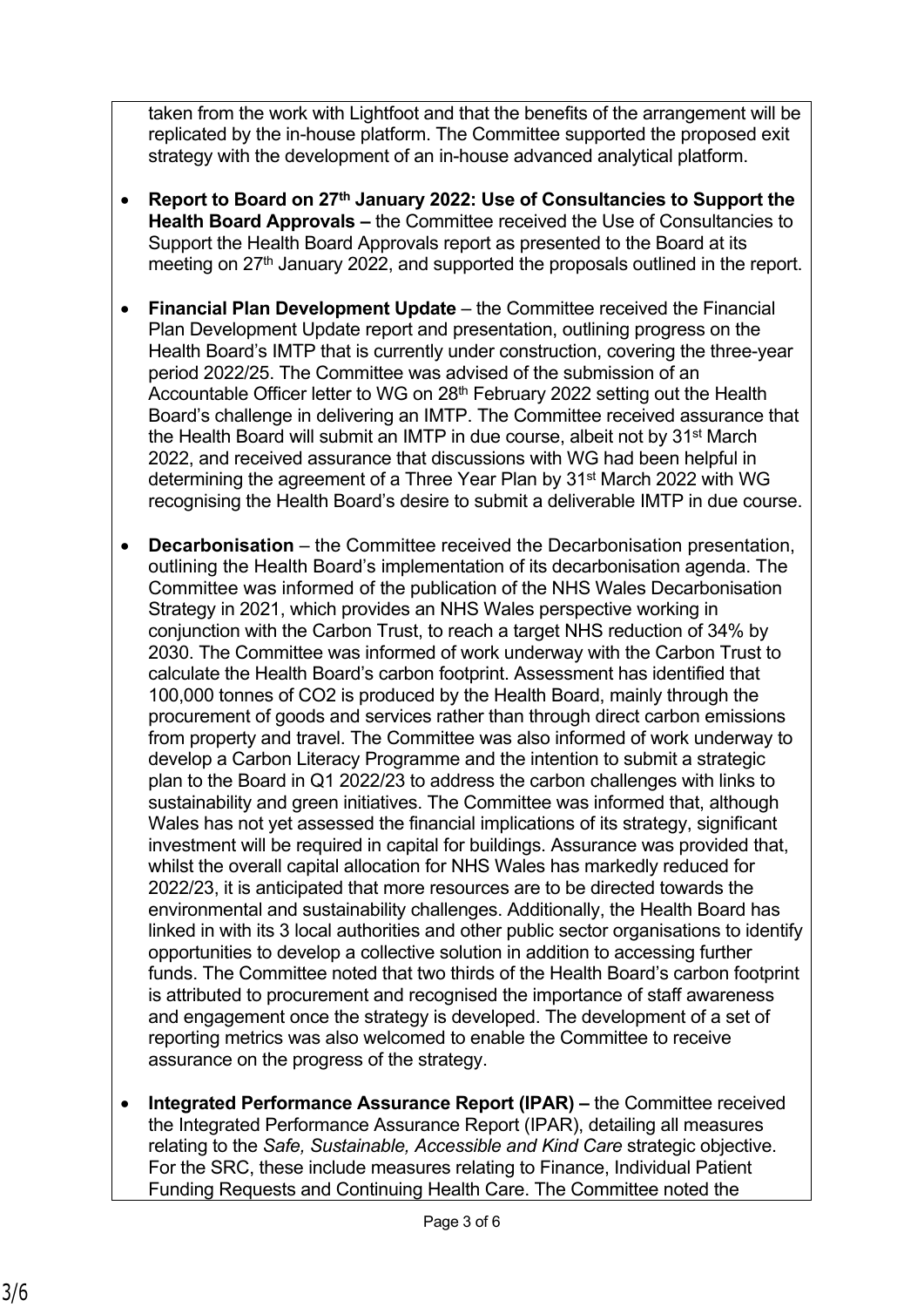continuing increasing trend for agency premium and variable pay and raised the possibility of a national contract for agencies. It was noted that while there are framework agency providers, due to demand and the potential for risk, use of non-framework agencies has increased.

- **NWSSP Performance Report Q3 2021/22** the Committee received the NWSSP Performance Report for Quarter 3, 2021/22. The Committee noted that only 24% of conditional offer letters had been sent within the 4 working day target, routinely taking on average 5.1 days, and that these delays would have an adverse impact on recruitment. The Committee was informed that the Health Board is aware of the challenges in the system. The Committee received assurance that the issue of performance in relation to audit services would be discussed by the Audit and Risk Assurance Committee.
- **Assurance on Planning Objectives Aligned to SRC** the Committee received the Assurance on Planning Objectives Aligned to SRC report, mapping the progress made to date and future actions required to deliver against the 10 Planning Objectives (PO) aligned to the SRC. The Committee received assurance that progress is being made in areas such as Value Based Health Care (VBHC) and the capture of Patient Reported Outcome Measures (PROMs) across the system.
- **Information Governance Sub-Committee Update Report** the Committee received the Information Governance Sub-Committee (IGSC) Report, providing an update on items discussed at its meeting on 2<sup>nd</sup> February 2022. The Committee was pleased to note that clinical coding activity continued to improve for October 2021 and surpassed the 95% target with 96.7%. The Committee also noted that over the past 2 months, the Health Board has been above the All-Wales average for the first time in a number of years, with performance continuing to improve. The Committee further noted that a review is currently being undertaken with external providers of Corporate and Records Management storage across the Health Board and received assurance that the Information Governance team continue to undertake audits of record storage facilities, both internally and externally to the Health Board and that a risk assessment for each facility will be undertaken. In relation to the Cyber Security and Network and Information Systems (NIS) Directive, the Committee was informed of the recent Price Waterhouse Cooper (PWC) report regarding the Ireland Health Service Executive (HSE), which had been victim to a recent ransomware attack and was subsequently unable to provide healthcare, highlighting the importance of investigating alerts. It was acknowledged that lessons learned from the HSE experience should be applicable elsewhere particularly as the Health Board continues to develop its monitoring and response capabilities with the expectation that the number of alerts received will significantly increase. Regarding concerns whether the escalating tensions with Russia will have an impact on cyber security, the Committee received assurance that staff regularly receive reminders to be vigilant via global emails and that a communications plan is under development. The Committee approved the Written Control Documentation Policy (190).
- **Healthcare Contracting, Commissioning and Outsourcing Update**  the Committee received the Healthcare Contracting, Commissioning and Outsourcing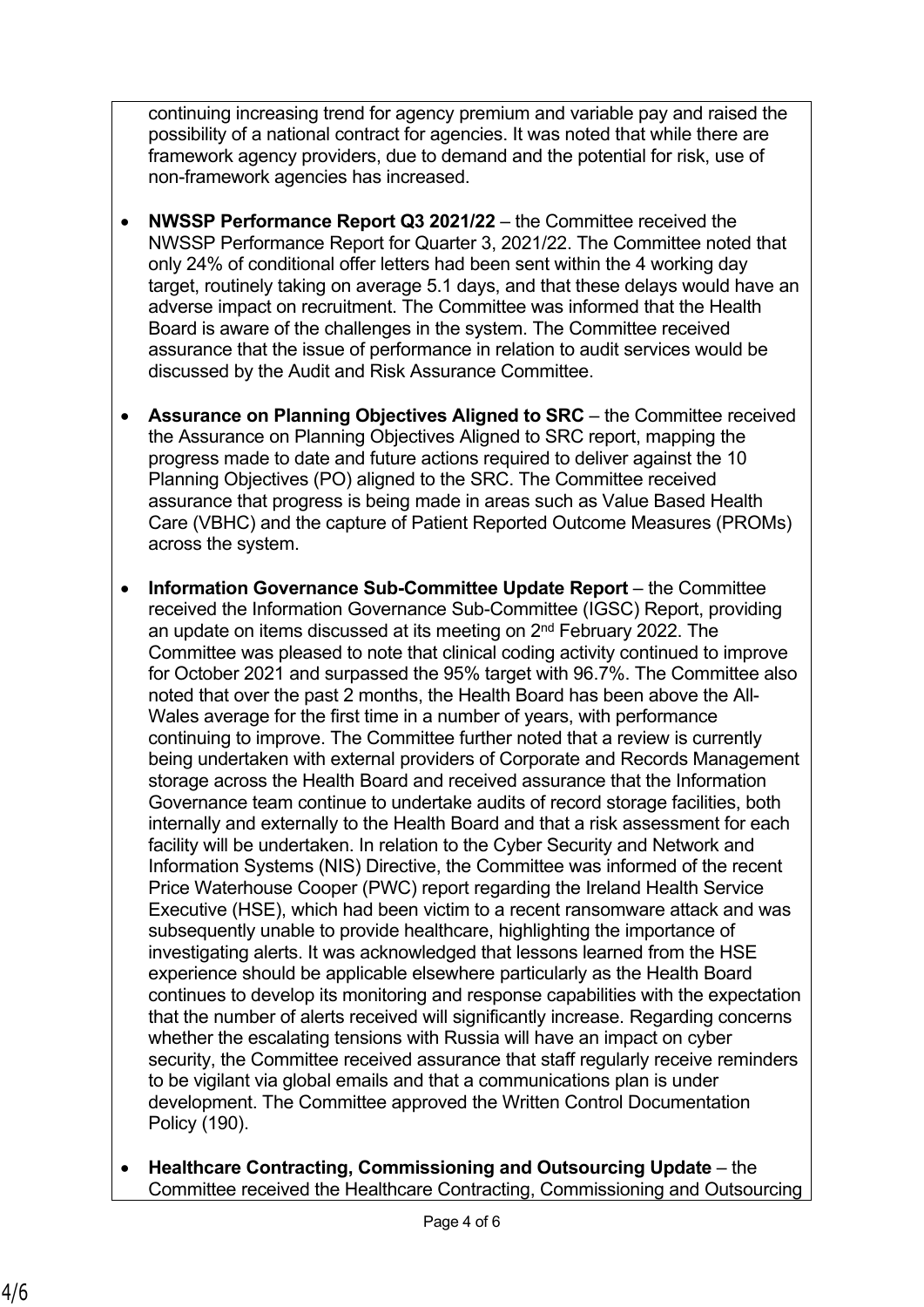Update report, advising of an increase in outsourcing forecast for February and March 2022, which has been due to the success of improved cross directorate working between the Planned Care team, Finance Business Partners and the Head of Commissioning. Additionally, the independent sector has also been able to staff theatre lists, which had been an issue prior to the new year. The Committee received assurance that both PROMs and Patient Reported Experience Measures (PREMs) are now attached to contracts. Regarding Long Term Agreements (LTAs) for 2022/23, the Committee was advised that in the event that NHS Wales confirms a return to normality, subsequent LTAs should reflect this. Whilst a phased hybrid model may be an option going forward, the Health Board cannot plan on the basis of returning to pre-pandemic levels if this is not reflected in the LTAs. The Committee received assurance that that the aim is to embed outcomes capture into a longer term contracting framework, with a possible hybrid arrangement to be implemented for 2022/23.

- **Balance Sheet** the Committee received the Balance Sheet report, setting out the Health Board's Balance Sheet position as at Q3 2021/22 (M9), and providing an explanation for key movements. With regard to the movement of £13m from the opening position, and an explanation for the reduction of £8m for fixed assets, the Committee was advised that this is related to depreciation, and the significant expenditure on the PPH demountables scheme over the past few months was highlighted. The Committee was informed that Blackline is now the platform used by Finance to prepare, approve and review the Balance Sheet reconciliations, and received assurance that Internal Audit would be reviewing this as part of their work programme for 2022/23. Both the Committee and Internal Audit would then be able to receive assurance from the change in procedure.
- **Welsh Health Circulars** the Committee received the Welsh Health Circulars (WHC) report, providing an update on progress in relation to the implementation of the following WHCs, which fall under the remit of SRC and its Sub-Committee structure:
	- o 007-15 Update on the All Wales Position of the Emergency Department Clinical Information Management System (EDCIMS) - no online link available
	- o 049-15 Operational Standards for Use of the NHS Number
	- o 003-20 Value Based Health Care Programme Data Requirements
	- o 024-21 NHS Wales's contribution towards a net-zero Public Sector by 2030

The Committee received assurance on the management of WHCs in terms of when the WHC would be delivered, any barriers to delivery, impacts of non/late delivery and assurance that the risks associated with these are being managed effectively.

 **Update on All-Wales Capital Programme: 2021/22 Capital Resource Limit and Capital Financial Management** - The Committee received the Update on All-Wales Capital Programme – 2021/22 Capital Resource Limit and Capital Financial Management report, providing details of the Health Board's Capital Expenditure Plan and Expenditure Profile Forecast for 2021/22, the CRL for 2021/22, together with an update regarding capital projects and financial risks. The Committee noted the financial risks associated with the PPH demountables scheme and received assurance that measures are in place to mitigate the